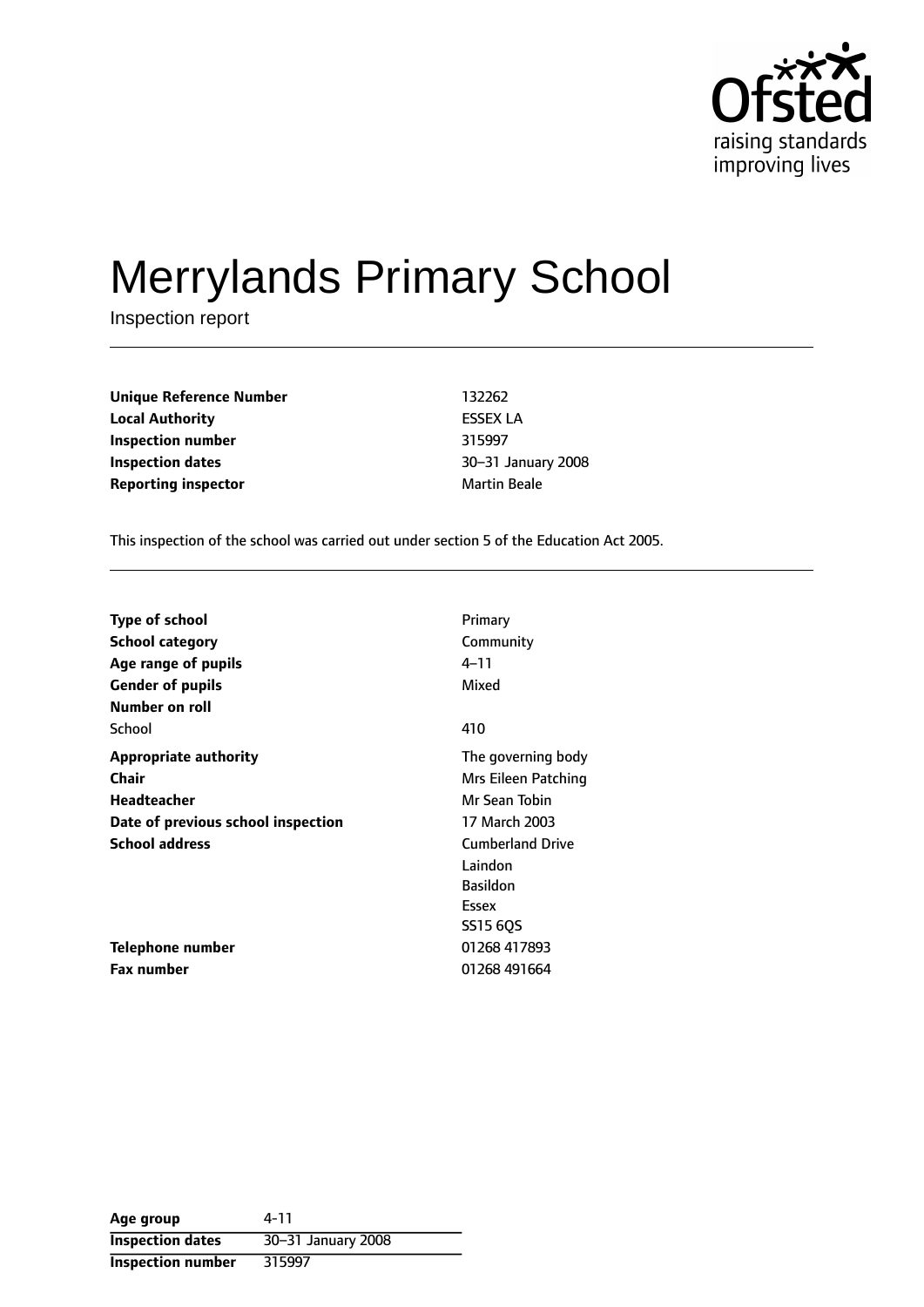.

© Crown copyright 2008

#### Website: www.ofsted.gov.uk

This document may be reproduced in whole or in part for non-commercial educational purposes, provided that the information quoted is reproduced without adaptation and the source and date of publication are stated.

Further copies of this report are obtainable from the school. Under the Education Act 2005, the school must provide a copy of this report free of charge to certain categories of people. A charge not exceeding the full cost of reproduction may be made for any other copies supplied.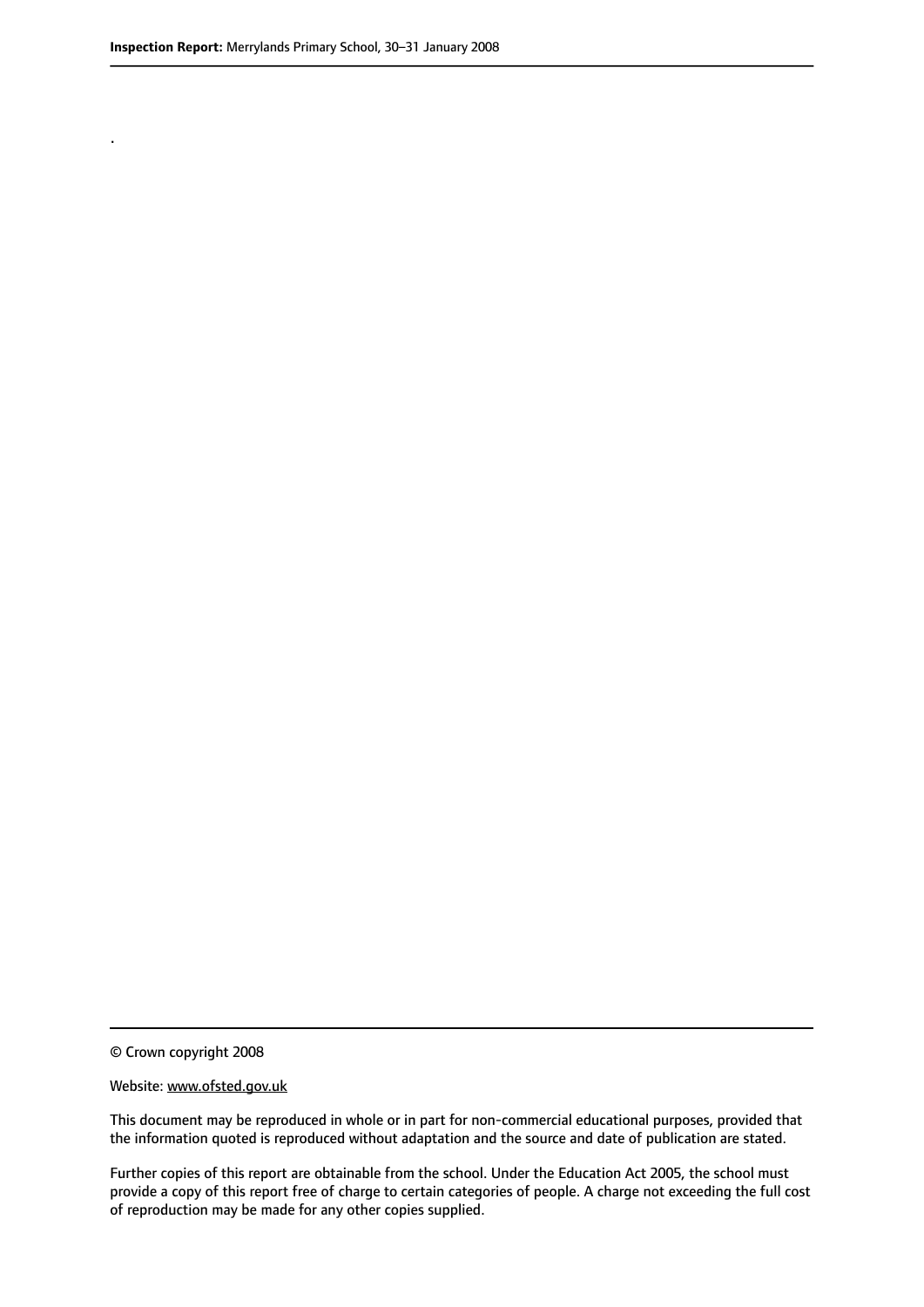## **Introduction**

The inspection was carried out by three Additional Inspectors.

## **Description of the school**

This large primary school serves a community that includes some areas with high levels of social deprivation. It experiences slightly greater pupil mobility than most schools. An above average proportion of pupils need additional learning support. The proportion of pupils from minority ethnic backgrounds is below the national average, and virtually all pupils speak English as their first language.

The school gained the Healthy Schools Award in November 2007.

#### **Key for inspection grades**

| Grade 1 | Outstanding  |
|---------|--------------|
| Grade 2 | Good         |
| Grade 3 | Satisfactory |
|         |              |

Grade 4 Inadequate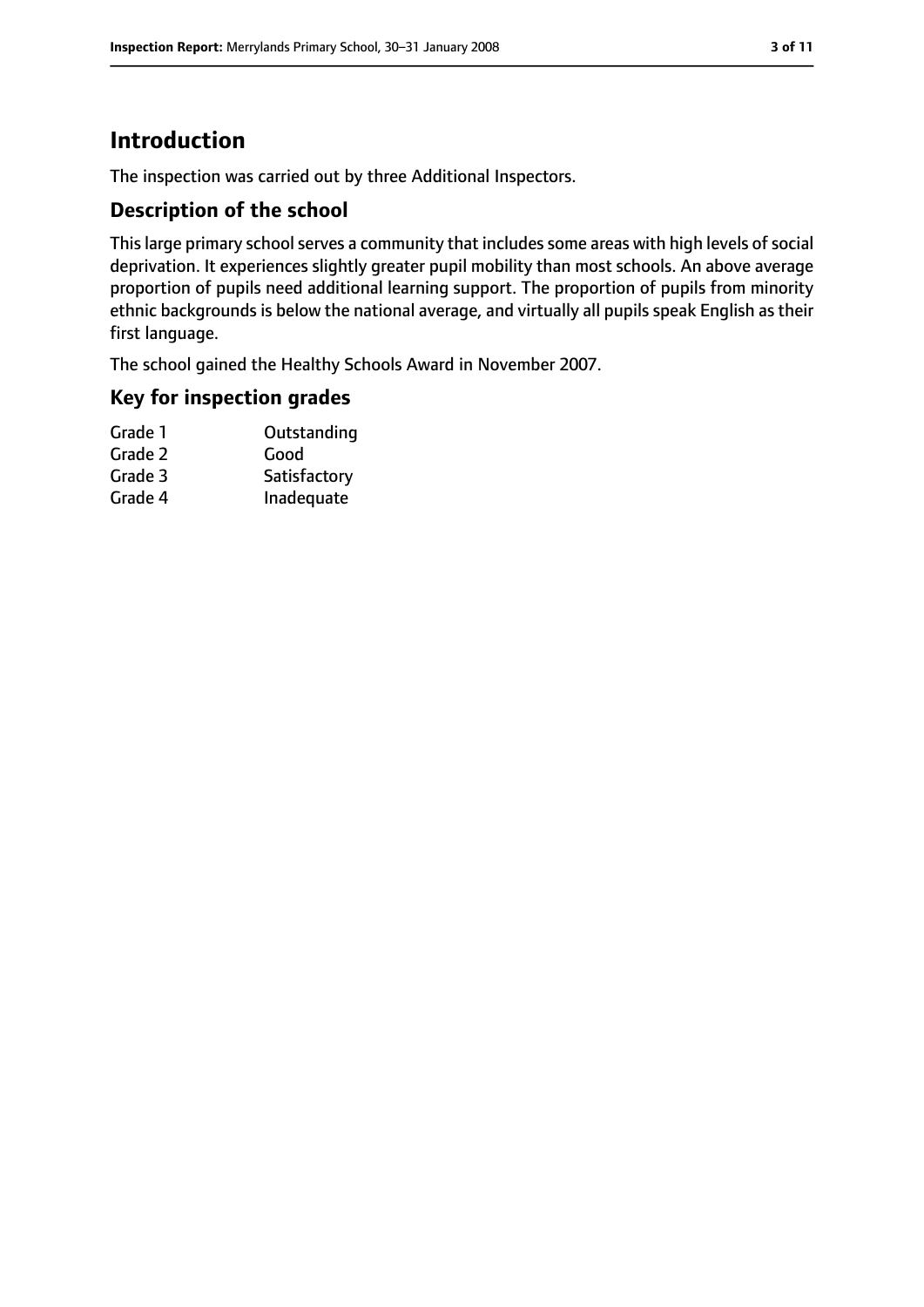## **Overall effectiveness of the school**

#### **Grade: 3**

The headteacher and governors are realistic when judging the school's effectiveness as satisfactory. It is going through a period of major changes in leadership with a new headteacher and deputy head this year along with a new chair of governors. This has given a renewed impetus to school development as all members of staff strive to improve their performance and the achievement of pupils. Leadership and management are satisfactory, but staff changes have limited the contribution subject leaders make to school improvement.

Merrylands is a calm and happy school where pupils feel safe and secure. Pupils very much enjoy school, particularly the additional activities and clubs provided in what is a satisfactory curriculum. Their personal development is good. Parents are very much in support of the school, particularly the way it cares for their children. Strengths in the care provided for pupils and the way it promotes their personal qualities have continued since the last inspection. Attendance has improved, behaviour is good and older pupils take their increased responsibilities seriously. Pupils make a significant contribution to school life through the school council.

Achievement is satisfactory but in recent years has varied from year to year. Within a profile of satisfactory teaching, there is a wide range of quality from some lessons with outstanding features to some with shortcomings. This is mainly because assessment is not used effectively by all teachers to plan lessons that tackle the individual learning needs of pupils. One effect of this is that potentially high attaining pupils are not consistently challenged and comparatively few are working above levels expected for their age. From below average attainment on entry, pupils make satisfactory progress and standards are below average by Year 6.

Pupils receiving additional literacy support make satisfactory progress as do the few learning English as an additional language. Links with specialist providers such as for outdoor education, make a valuable and much enjoyed contribution to personal development. Pupils learn how to stay safe, and understand the importance of diet and exercise on a healthy lifestyle. Pupils have a sound platform for their future, but do not always know what they need to do to improve, because marking is inconsistent and is not clearly linked to their improvement targets.

Self-evaluation is largely undertaken by the headteacher with recent input from the deputy and other subject leaders. It gives a reasonably accurate view of the school's qualities. The new headteacher has quickly identified the inconsistencies in teaching that are holding back pupil progress. Initiatives introduced such as increasing the number of teaching groups for mathematics in Year 6 are starting to bear fruit and standards are rising. This places the school in a sound position from which to tackle its future challenges.

## **Effectiveness of the Foundation Stage**

#### **Grade: 3**

Foundation Stage leadership is another area going through a period of change. The attainment of children when they first enter Reception is below that expected of four-year-olds. They make satisfactory progress, but writing and calculating remain relatively weak by the start of Year 1. Adults are using assessment procedures soundly to build up a record of what each child can do. Children enjoy school because of the strong emphasis on the development of personal and social skills. They soon settle in because of well-developed links between home and school. The school ensures that they stay safe, and introduces them to healthy life-styles. Teaching and the curriculum are sound, but there are inconsistencies in the quality of teaching between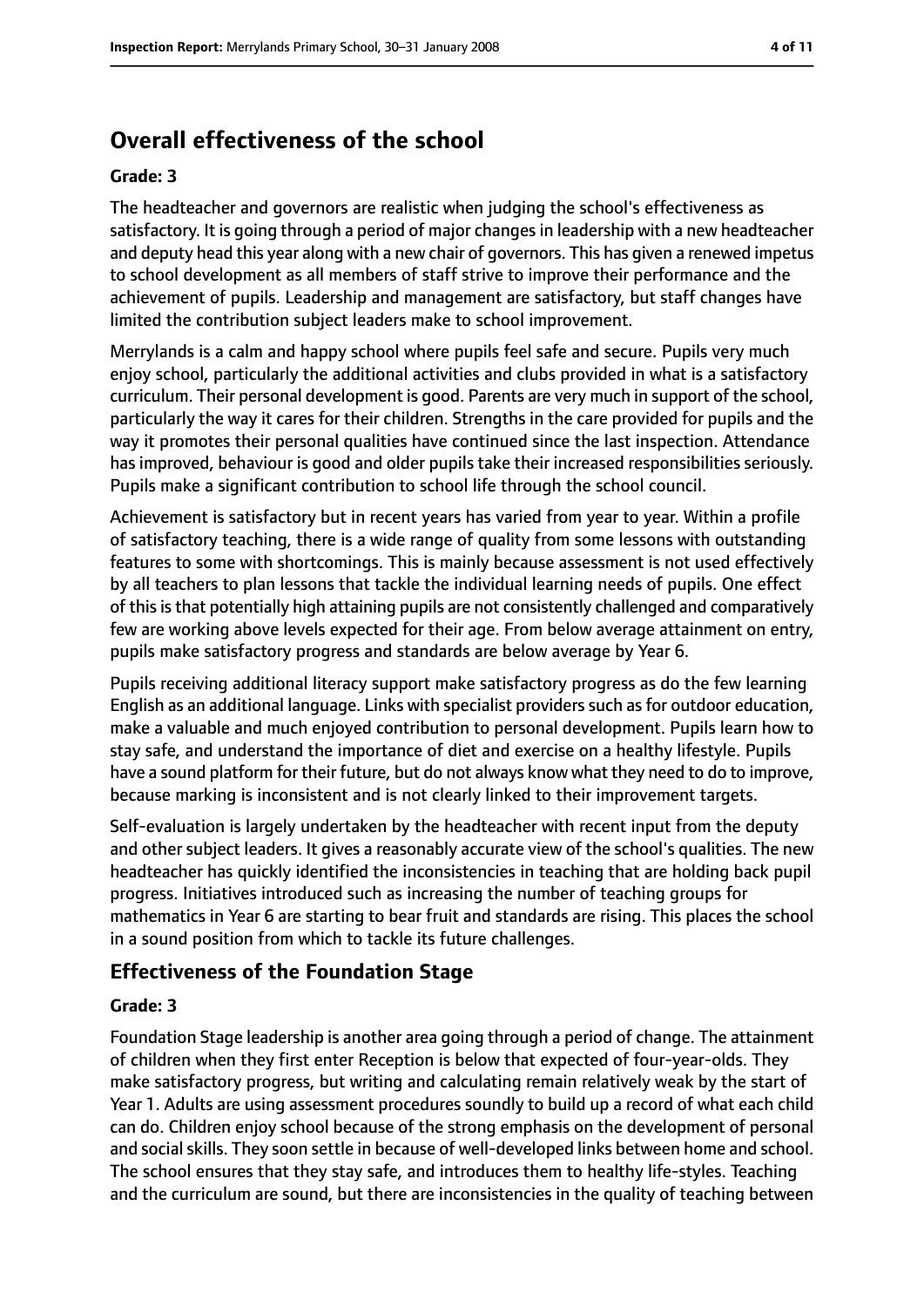classesthat limit the effectiveness of the Foundation Stage. The curriculum is carefully planned to ensure a balance between the children following their teachers' instructions and finding out for themselves. Good use is made of the well resourced outside activity area.

## **What the school should do to improve further**

- Bring greater consistency to teaching, particularly by improving assessment so that lessons focus more closely on individual learning needs.
- Use targets and marking more effectively to help pupils see clearly the next steps to take in their learning.
- Ensure that leadership at all levels supports the drive to raise pupil achievement.

A small proportion of the schools whose overall performance is judged satisfactory but which have areas of underperformance will receive a monitoring visit by an Ofsted inspector before their next section 5 inspection.

## **Achievement and standards**

#### **Grade: 3**

Pupils make satisfactory progress during their time at the school, but this has fluctuated considerably in recent years by subject and key stage. The results of Year 2 assessments rose in 2007 having followed a downward trend over the previous four years. These results represented at least satisfactory progress for this cohort given their starting points, but were below average in reading and mathematics and well below average in writing. Progress has also varied at Key Stage 2 in recent years. Having improved to be good in 2006, progress fell back to satisfactory in 2007. Year 6 test results have varied with fluctuations in progress. They were below average in 2007. The more able pupils did not do as well in mathematics as in English and science. The headteacher's action this year means that pupils currently in Year 6 are now on track to meet quite challenging targets in all subjects.

## **Personal development and well-being**

#### **Grade: 2**

Pupils' enjoyment of school is reflected in their good and much improved attendance, positive attitudes and considerate behaviour. When asked what they like about the school, more than one child said, 'Everything!' Pupils try hard and are keen to do well. They help and support each other, and feel that the school is a safe place where they can be certain to find someone to help them. Pupils get on well together, regardless of gender or race. Because adults provide good examples of how to treat others with courtesy and respect, pupils do the same. They reflect on their own beliefs and ideas in assemblies, and develop an understanding of the customs and cultures of others. Pupils enjoy taking responsibility and are proud of their input into school life, gaining confidence and new skills through involvement in the good number of extra-curricular activities offered.

## **Quality of provision**

#### **Teaching and learning**

#### **Grade: 3**

Teaching quality varies. Lessons lack challenge at times because assessment is not rigorous enough to enable teachers to plan lessons focusing sharply on individual need. Teachers in the best lessons show they have high expectations of work and behaviour and are skilled at engaging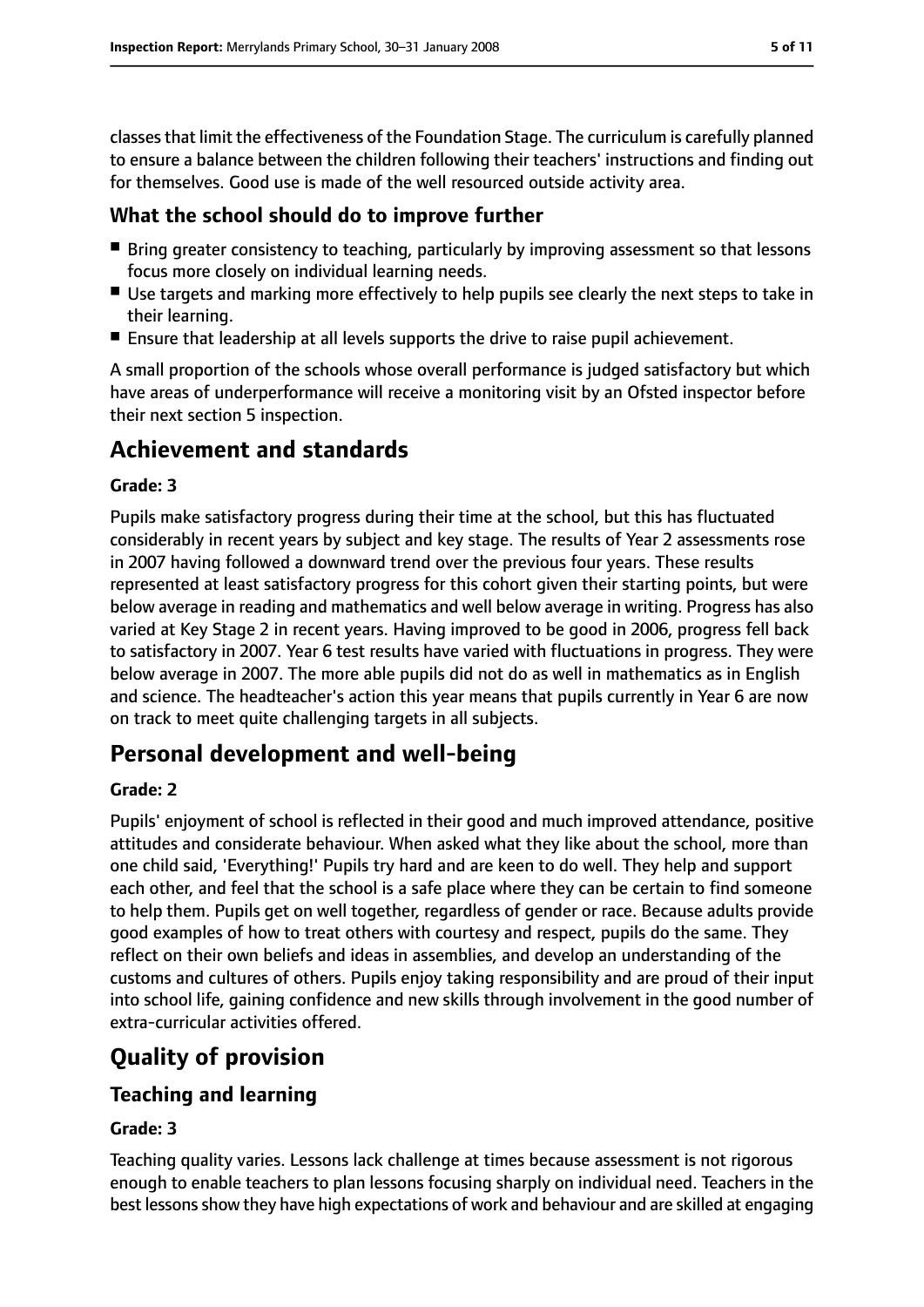the pupils in their learning. Pupils learn to co-operate and show interest when they have opportunities to work in groups and pairs. They enjoy these lessons and can see how their learning is building, when teachers share clear lesson objectives with the pupils so that they understand the purpose of what they are doing and how to judge they have been successful. Teaching assistants are effective in ensuring that pupils can participate fully in class and provide a valuable input to withdrawal sessions. Interactive whiteboards are adding interest to lessons but do not always have enough impact on learning.

#### **Curriculum and other activities**

#### **Grade: 3**

The strengths of the curriculum are the way it promotes personal development and broadens the pupils' experiences. Sport plays a prominent role in school life, supported well by links with external agencies and specialist providers. Outdoor education is much enjoyed by older pupils and is planned creatively to support their learning in other areas, such as science and geography. While this generates interest and broadens experiences, the headteacher has identified the potential to be gained by a greater contribution from music and foreign languages. The pupils also enjoy the many clubs on offer and Year 6 talk vividly about their residential trip. While attention has been paid to improving writing, the handwriting policy is not consistently applied and so standards vary.

#### **Care, guidance and support**

#### **Grade: 3**

The school cares well for all pupils. Procedures for safeguarding pupils are firmly in place and, along with health and safety measures, meet requirements. Parents are confident that their children are secure and well looked after, and feel that the school is friendly and welcoming. Pupils say that they feel safe and they are confident that they know where to turn if they need help. Clear behaviour procedures give pupils security and create a good working atmosphere in which they can learn confidently. The school uses its good links with outside agencies to support pupils' particular learning needs. Pupils have generally appropriate learning targets, although these are not always sufficiently challenging for the more able pupils.

They are often involved in reviewing their progress and some benefit from helpful marking, although this is inconsistent. Guidance from teachers is not always linked to pupils' improvement targets, and so their progress slows.

## **Leadership and management**

#### **Grade: 3**

Since his recent appointment, the headteacher has quickly identified the school's main strengths and areas for improvement. He has already undertaken a useful audit of teaching and learning and has introduced successful initiatives to focus on improving achievement in mathematics. Changes are introduced sensitively and purposefully. The contribution of other staff to the improvement of subject areas is changing under the guidance of the new headteacher. Their work has been re-focused and their roles and responsibilities defined more clearly alongside the newly appointed deputy. The revised school development plan is sharply centred on the need to raise standards and to improve the quality of teaching. Governors have provided effective strategic leadership through recent appointments of head and deputy, but they do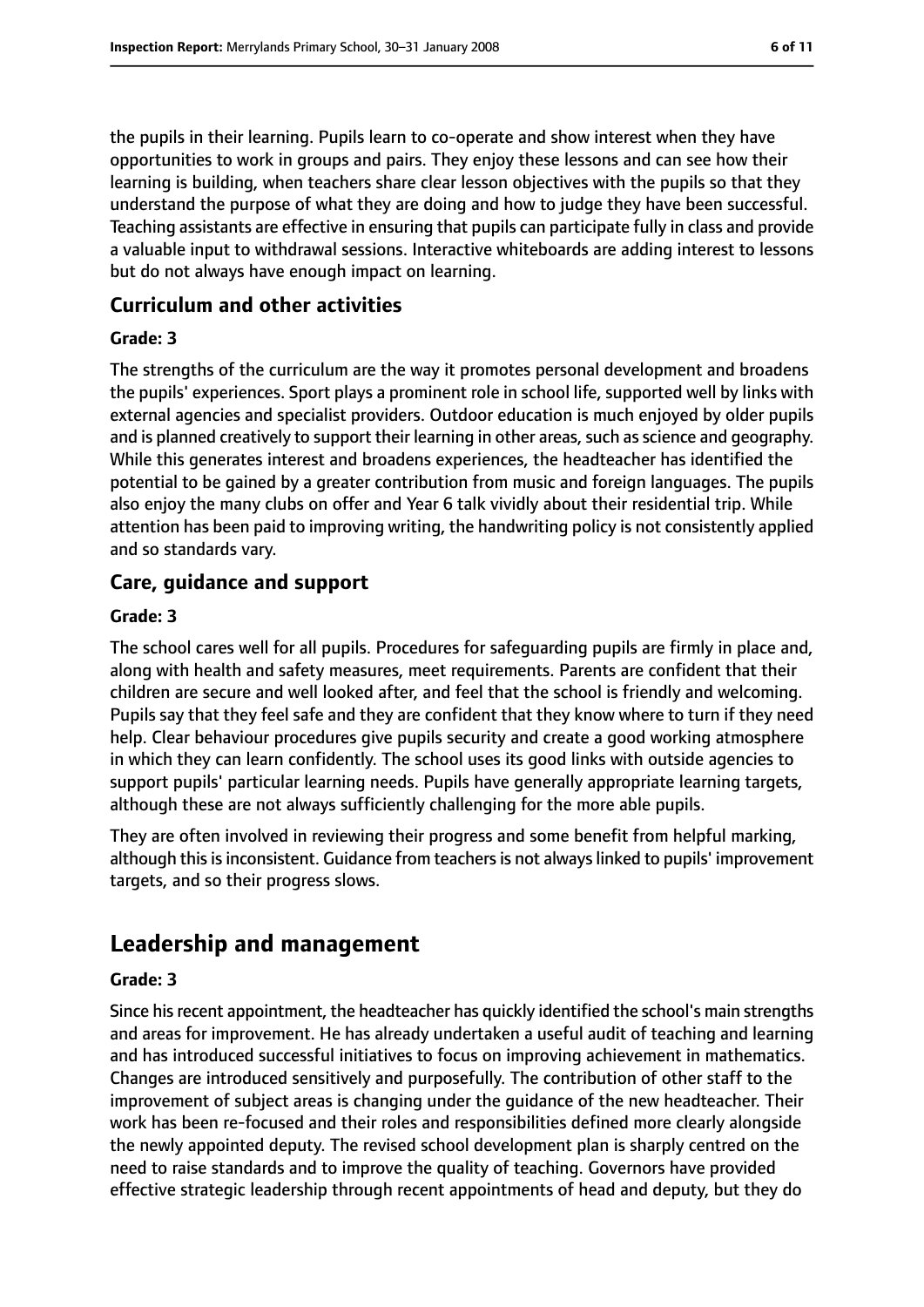not have sufficiently systematic procedures to enable them to challenge the school and rigorously monitor its performance.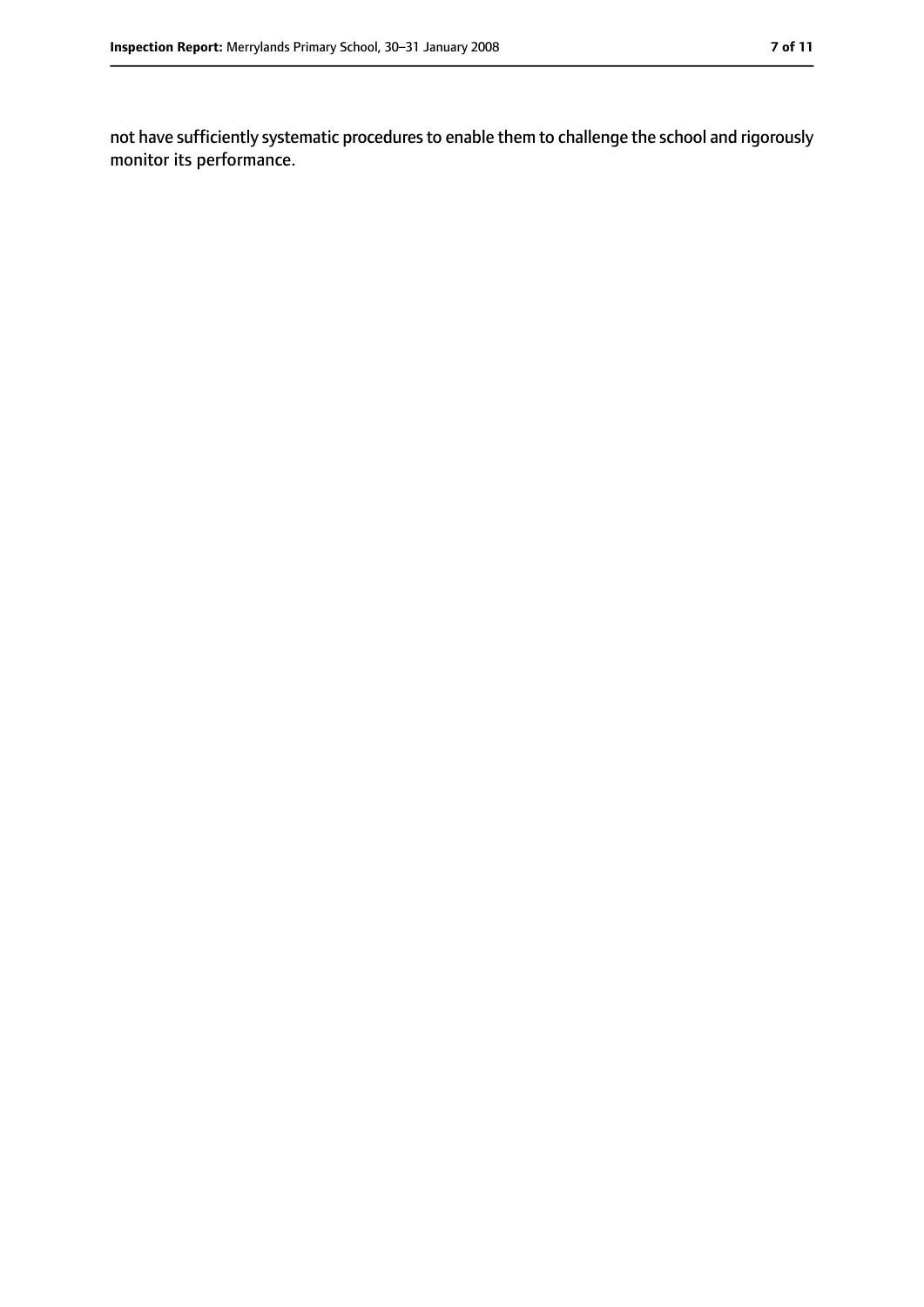**Any complaints about the inspection or the report should be made following the procedures set out in the guidance 'Complaints about school inspection', which is available from Ofsted's website: www.ofsted.gov.uk.**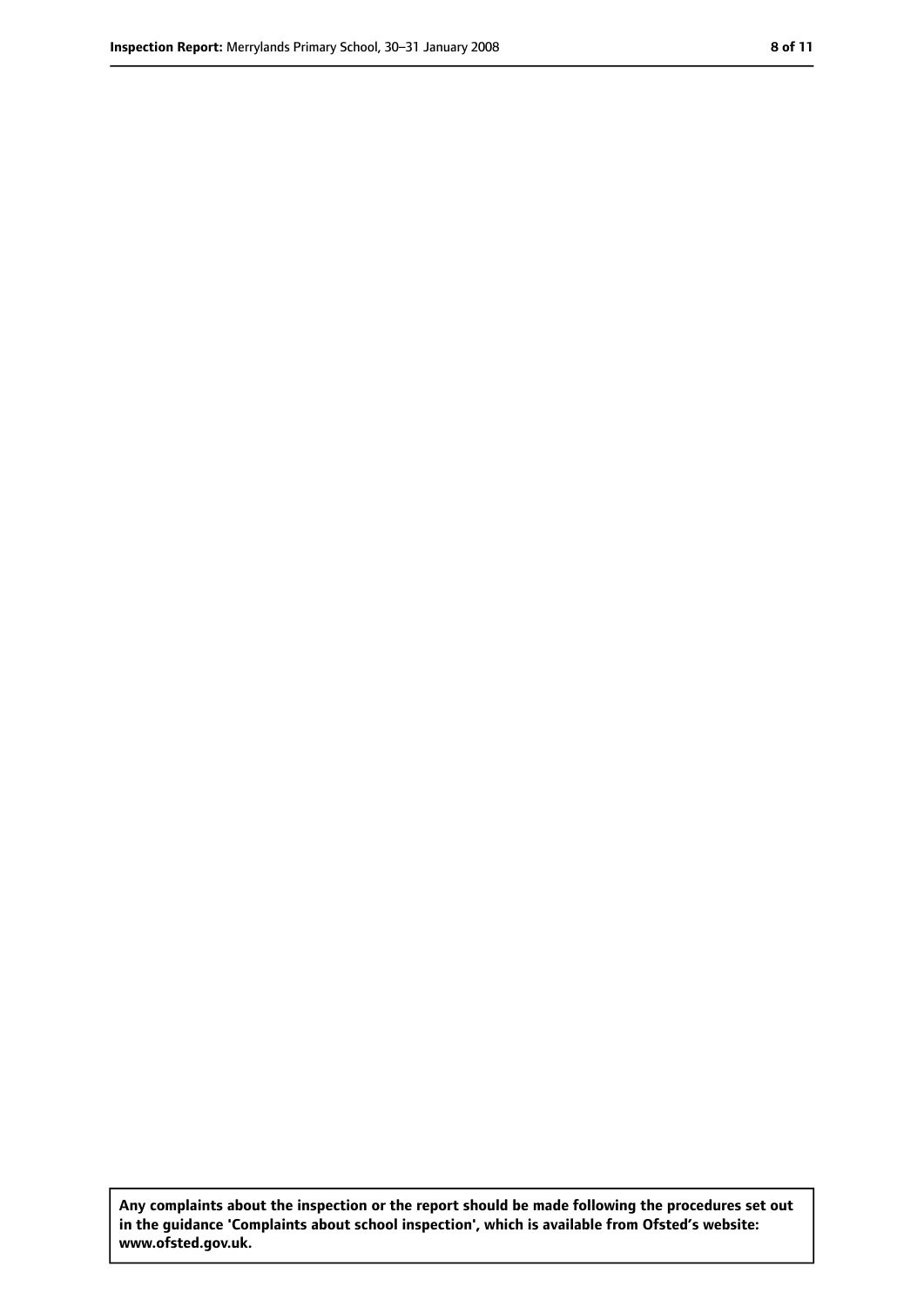#### **Inspection Report:** Merrylands Primary School, 30–31 January 2008 **11 11 1231 9 11 9 9 9 11**

#### **Annex A**

# **Inspection judgements**

| Key to judgements: grade 1 is outstanding, grade 2 good, grade 3 satisfactory, and | <b>School</b>  |
|------------------------------------------------------------------------------------|----------------|
| arade 4 inadequate                                                                 | <b>Overall</b> |

## **Overall effectiveness**

| How effective, efficient and inclusive is the provision of education, integrated<br>care and any extended services in meeting the needs of learners? |     |
|------------------------------------------------------------------------------------------------------------------------------------------------------|-----|
| Effective steps have been taken to promote improvement since the last<br>inspection                                                                  | Yes |
| How well does the school work in partnership with others to promote learners'<br>well-being?                                                         |     |
| The effectiveness of the Foundation Stage                                                                                                            |     |
| The capacity to make any necessary improvements                                                                                                      |     |

#### **Achievement and standards**

| How well do learners achieve?                                                                               |  |
|-------------------------------------------------------------------------------------------------------------|--|
| The standards <sup>1</sup> reached by learners                                                              |  |
| How well learners make progress, taking account of any significant variations between<br>groups of learners |  |
| How well learners with learning difficulties and disabilities make progress                                 |  |

## **Personal development and well-being**

| How good is the overall personal development and well-being of the<br>learners?                                  |  |
|------------------------------------------------------------------------------------------------------------------|--|
| The extent of learners' spiritual, moral, social and cultural development                                        |  |
| The extent to which learners adopt healthy lifestyles                                                            |  |
| The extent to which learners adopt safe practices                                                                |  |
| How well learners enjoy their education                                                                          |  |
| The attendance of learners                                                                                       |  |
| The behaviour of learners                                                                                        |  |
| The extent to which learners make a positive contribution to the community                                       |  |
| How well learners develop workplace and other skills that will contribute to<br>their future economic well-being |  |

### **The quality of provision**

| How effective are teaching and learning in meeting the full range of the<br>learners' needs?          |  |
|-------------------------------------------------------------------------------------------------------|--|
| How well do the curriculum and other activities meet the range of needs<br>and interests of learners? |  |
| How well are learners cared for, guided and supported?                                                |  |

 $^1$  Grade 1 - Exceptionally and consistently high; Grade 2 - Generally above average with none significantly below average; Grade 3 - Broadly average to below average; Grade 4 - Exceptionally low.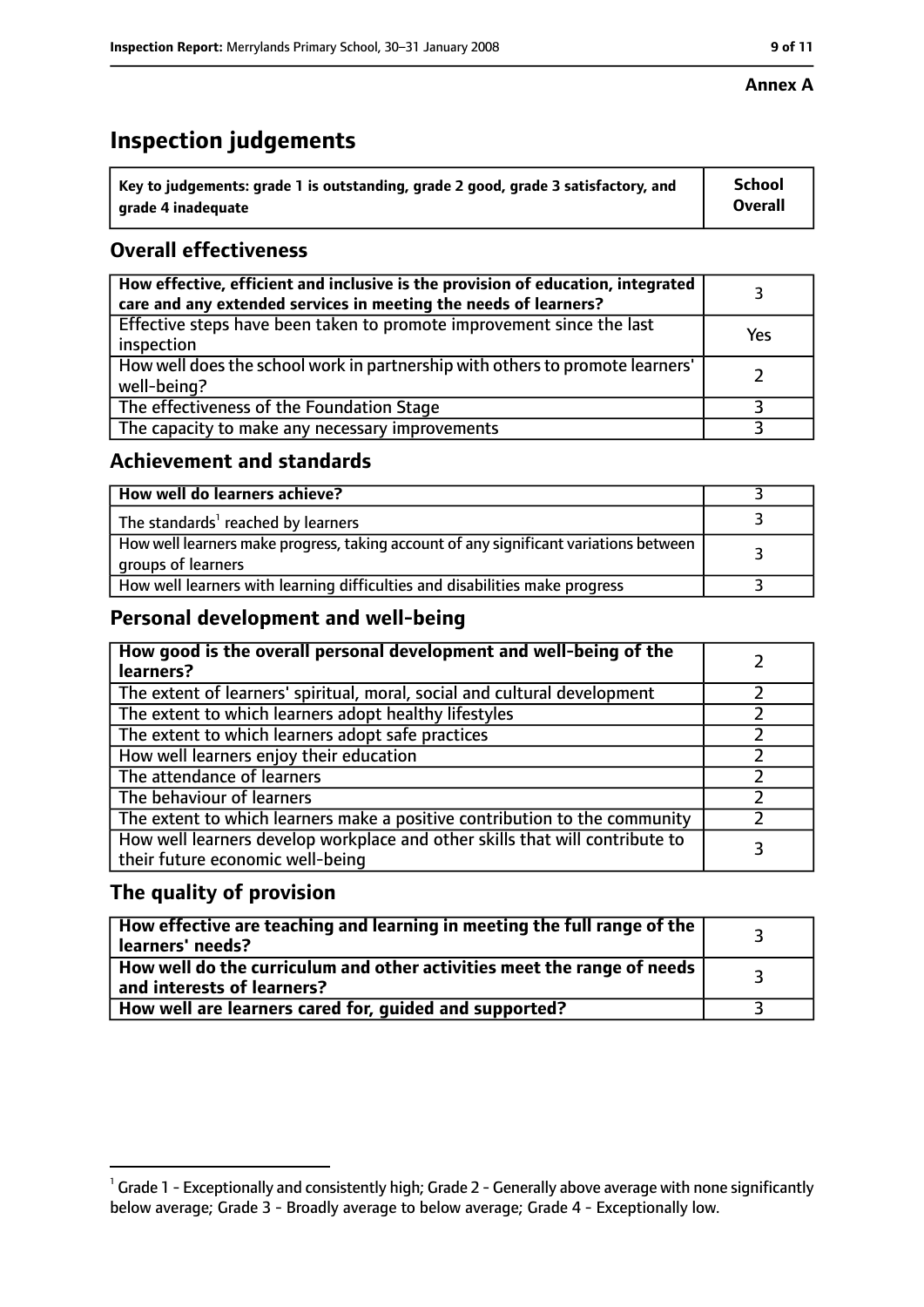# **Leadership and management**

| How effective are leadership and management in raising achievement<br>and supporting all learners?                                              | 3         |
|-------------------------------------------------------------------------------------------------------------------------------------------------|-----------|
| How effectively leaders and managers at all levels set clear direction leading<br>to improvement and promote high quality of care and education |           |
| How effectively leaders and managers use challenging targets to raise standards                                                                 | 3         |
| The effectiveness of the school's self-evaluation                                                                                               | 3         |
| How well equality of opportunity is promoted and discrimination tackled so<br>that all learners achieve as well as they can                     | 3         |
| How effectively and efficiently resources, including staff, are deployed to<br>achieve value for money                                          | 3         |
| The extent to which governors and other supervisory boards discharge their<br>responsibilities                                                  | 3         |
| Do procedures for safequarding learners meet current government<br>requirements?                                                                | Yes       |
| Does this school require special measures?                                                                                                      | <b>No</b> |
| Does this school require a notice to improve?                                                                                                   | No        |